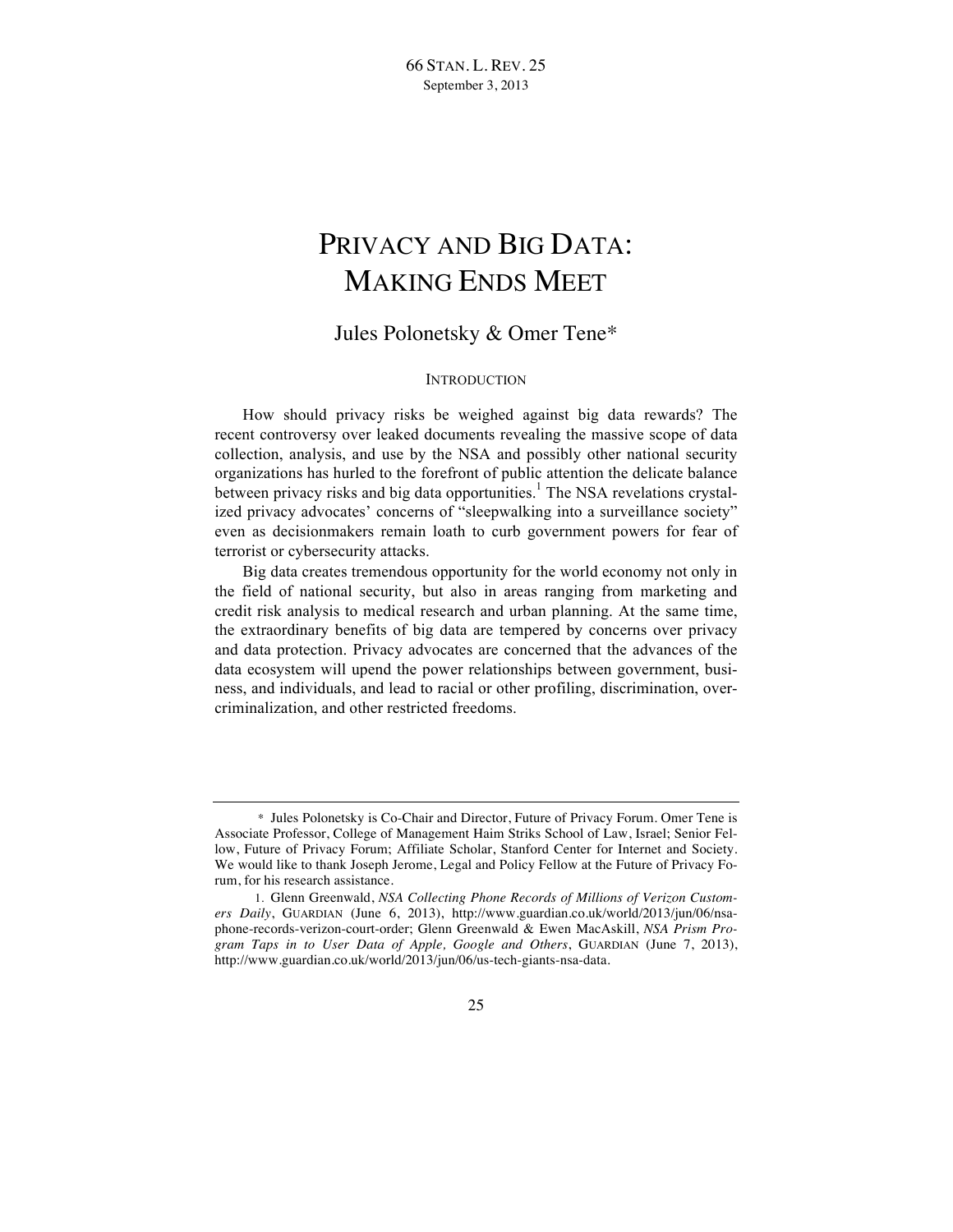Finding the right balance between privacy risks and big data rewards may very well be the biggest public policy challenge of our time.<sup>2</sup> It calls for momentous choices to be made between weighty policy concerns such as scientific research, public health, national security, law enforcement, and efficient use of resources, on the one hand, and individuals' rights to privacy, fairness, equality, and freedom of speech, on the other hand. It requires deciding whether efforts to cure fatal disease or eviscerate terrorism are worth subjecting human individuality to omniscient surveillance and algorithmic decisionmaking.<sup>3</sup>

Unfortunately, the discussion progresses crisis by crisis, often focusing on legalistic formalities while the bigger policy choices are avoided. Moreover, the debate has become increasingly polarized, with each cohort fully discounting the concerns of the other. For example, in the context of government surveillance, civil libertarians depict the government as pursuing absolute power, while law enforcement officials blame privacy for child pornography and airplanes falling out of the sky. It seems that for privacy hawks, no benefit no matter how compelling is large enough to offset privacy costs, while for data enthusiasts, privacy risks are no more than an afterthought in the pursuit of complete information.

This Essay suggests that while the current privacy debate methodologically explores the *risks* presented by big data, it fails to untangle commensurate *benefits*, treating them as a hodgepodge of individual, business, and government interests. Detailed frameworks have developed to help decisionmakers understand and quantify privacy risk, with privacy impact assessments now increasingly common for government and business undertakings.<sup>4</sup> Yet accounting for *costs* is only part of a balanced value equation. In order to complete a costbenefit analysis, privacy professionals need to have at their disposal tools to assess, prioritize, and to the extent possible, quantify a project's *rewards*. To be sure, in recent years there have been thorough expositions of big data benefits.<sup>5</sup>

<sup>2.</sup> Ira Rubinstein, *Big Data: The End of Privacy or a New Beginning?*, 3 INT'L DATA PRIVACY L. 74, 77-78 (2013); Omer Tene & Jules Polonetsky, *Big Data for All: Privacy and User Control in the Age of Analytics*, 11 NW. J. TECH. & INTELL. PROP. 239, 240-42 (2013).

<sup>3.</sup> We are not arguing that these public policy objectives are mutually exclusive. To the contrary, we support the "Privacy by Design" paradigm that aims to integrate privacy safeguards into projects, products, and services. Yet at some point, stark policy choices need to be made—this is where privacy costs need to be balanced against big data benefits. *See*  Ann Cavoukian, *Privacy by Design: The Seven Foundational Principles*, INFO. PRIVACY COMM'R, ONT., CAN. (Jan. 2011), http://www.ipc.on.ca/images/resources /7foundationalprinciples.pdf ("*Privacy by Design* seeks to accommodate all legitimate interests and objectives in a positive-sum 'win-win' manner, not through a dated, zero-sum approach, where unnecessary trade-offs are made.").

<sup>4.</sup> *See, e.g.*, PRIVACY IMPACT ASSESSMENT 4-5 (David Wright & Paul De Hert eds., 2012); *Privacy Impact Assessments: The Privacy Office Official Guidance*, DEP'T HOMELAND SEC. (June 2010), http://www.dhs.gov/xlibrary/assets/privacy /privacy\_pia\_guidance\_june2010.pdf.

<sup>5.</sup> *See, e.g.*, VIKTOR MAYER-SCHÖNBERGER & KENNETH CUKIER, BIG DATA: A REVOLUTION THAT WILL TRANSFORM HOW WE LIVE, WORK, AND THINK (2013); RICK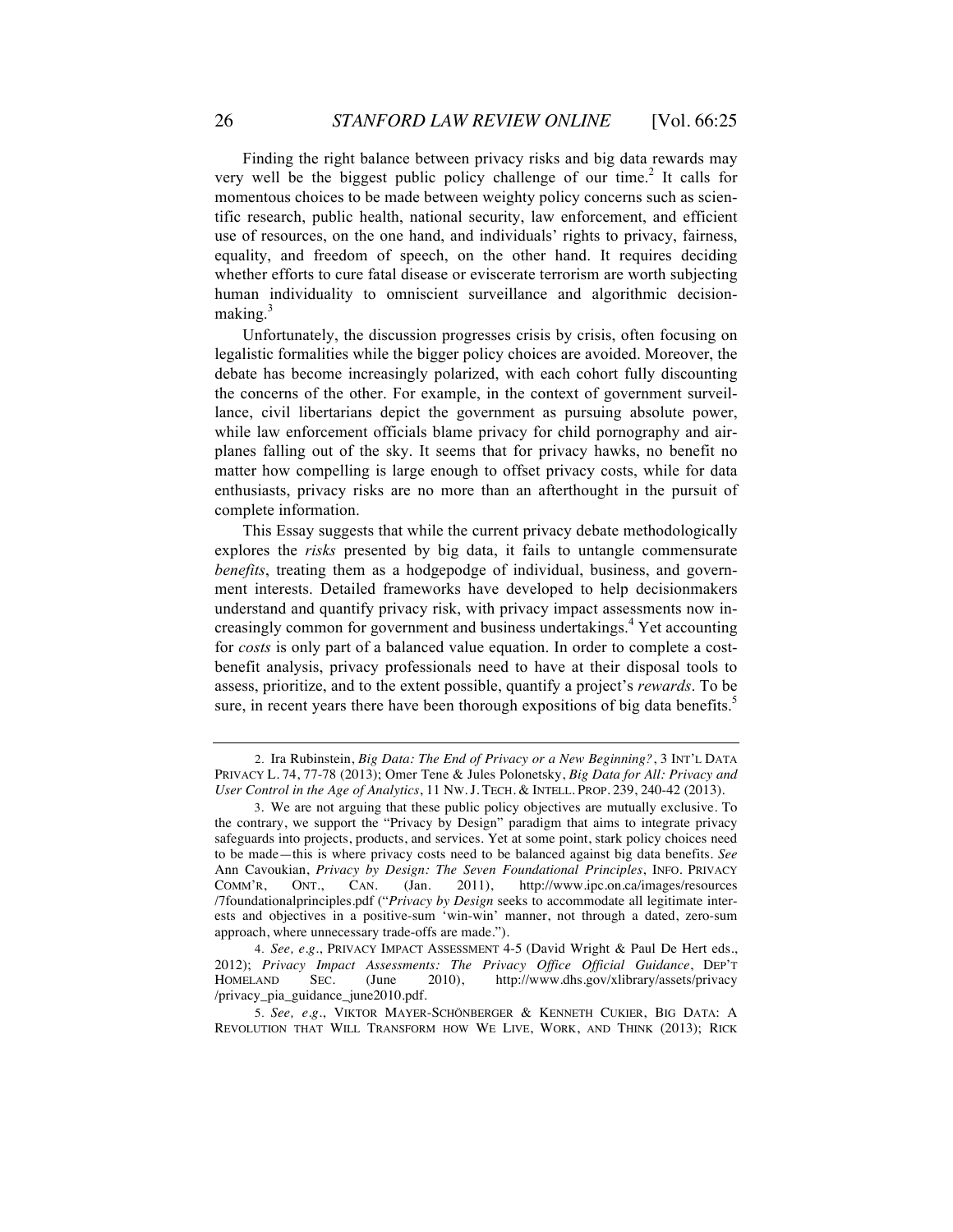But the societal value of these benefits may depend on their nature, on whether they are certain or speculative, and on whether they flow to individuals, communities, businesses, or society at large.

The integration of benefit considerations into privacy analysis is not without basis in current law. In fact, it fits neatly within existing privacy doctrine under both the FTC's authority to prohibit "unfair trade practices" in the United States $^6$  as well as the "legitimate interests of the controller" clause in the European Union data protection directive.7 Over the past few years, the FTC has carefully recalibrated its section 5 powers to focus on "unfair" as opposed to "deceptive" trade practices. An "unfair" trade practice is one that "causes or is likely to cause substantial injury to consumers which is not reasonably avoidable by consumers themselves and *is not outweighed by countervailing benefits* to consumers or competition."<sup>8</sup> Clearly, benefit considerations fit squarely within the legal analysis. Moreover, in determining whether an injury is outweighed by countervailing benefits, the FTC typically considers not only the impact on specific consumers but also on society at large.<sup>9</sup>

In the European Union, organizations are authorized to process personal data without an individual's consent based on such organizations' "legitimate interests" as balanced against individuals' privacy rights. In such cases, individuals have a right to object to processing based "on compelling legitimate grounds."<sup>10</sup> Similar to the FTC's "unfairness" doctrine, legitimate interest analysis is inexorably linked to a benefit assessment.

This Essay proposes parameters for a newly conceptualized cost-benefit equation that incorporates both the sizable benefits of big data as well as its attendant costs. Specifically, it suggests focusing on *who* are the beneficiaries of big data analysis, *what* is the nature of the perceived benefits, and with what level of *certainty* can those benefits be realized. In doing so, it offers ways to take account of benefits that accrue not only to businesses but also to individuals and to society at large.

6. 15 U.S.C. § 45(a)(1) (2011).

SMOLAN & JENNIFER ERWITT, THE HUMAN FACE OF BIG DATA (2012); Omer Tene & Jules Polonetsky, *Privacy in the Age of Big Data: A Time for Big Decisions*, 64 STAN. L. REV. ONLINE 63 (2012); *Big Data and Analytics: Seeking Foundations for Effective Privacy Guidance*, CTR. FOR INFO. POL'Y LEADERSHIP (Feb. 2013), http://www.hunton.com/files /Uploads/Documents/News\_files/Big\_Data\_and\_Analytics\_February\_2013.pdf; *Unlocking the Value of Personal Data: From Collection to Usage*, WORLD ECON. F. (Feb. 2013), http:// www3.weforum.org/docs/WEF\_IT\_UnlockingValuePersonalData\_CollectionUsage\_Report \_2013.pdf.

<sup>7.</sup> Council Directive 95/46, art. 7(f), 1995 O.J. (L 281) 31, 40 (EC), *available at* http://eur-lex.europa.eu/LexUriServ/LexUriServ.do?uri=OJ:L:1995:281:0031 :0050:EN:PDF.

<sup>8.</sup> 15 U.S.C. § 45(n) (emphasis added).

<sup>9.</sup> Woodrow Hartzog & Daniel Solove, The FTC and the New Common Law of Privacy (Aug. 19, 2013), *available at* http://papers.ssrn.com/sol3/papers.cfm?abstract\_id =2312913.

<sup>10.</sup> Council Directive, *supra* note 7, at art. 14(a).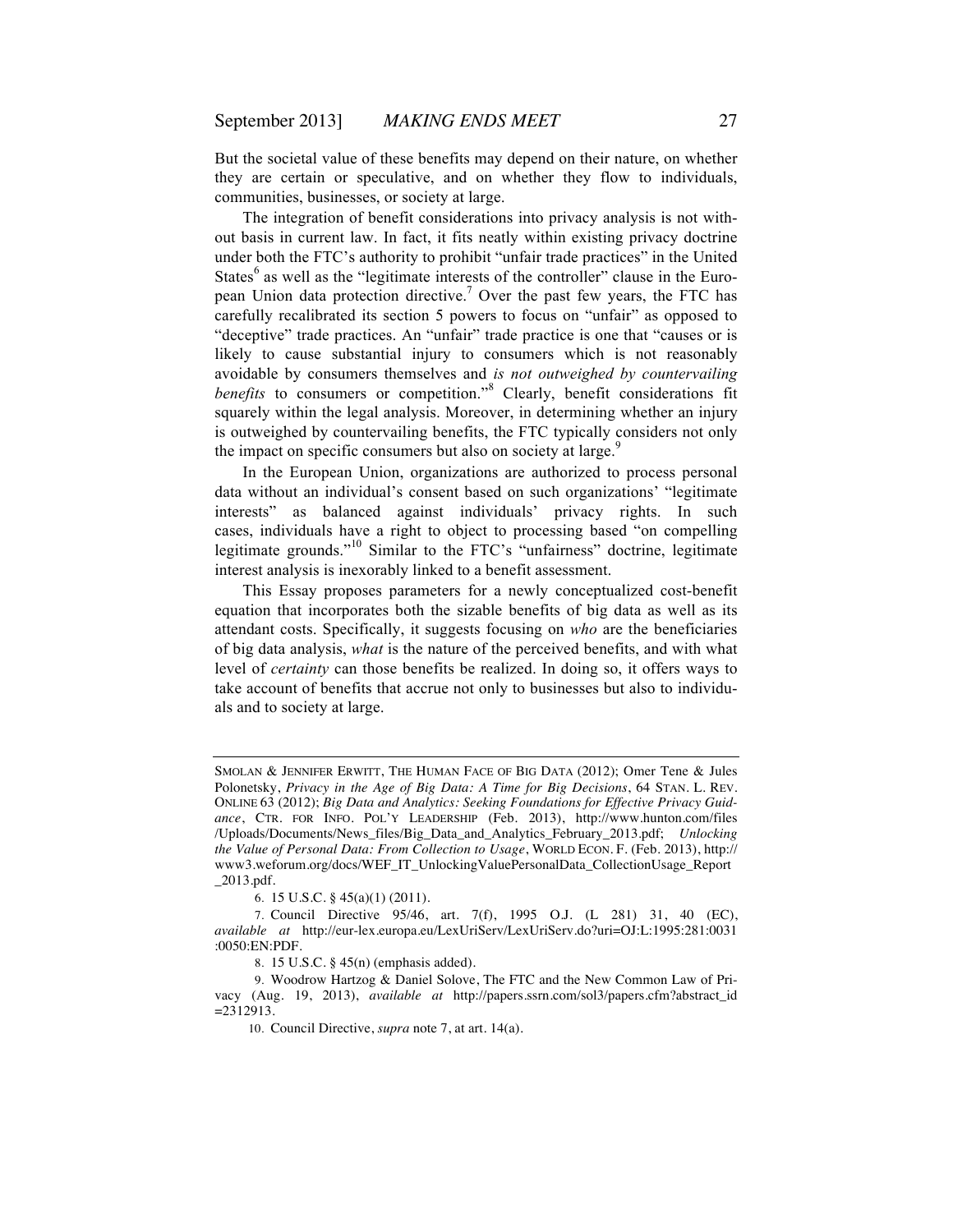## I. BENEFICIARIES

Who benefits from big data? In examining the value of big data, we start by evaluating who is affected by the relevant breakthrough. In some cases, the individual whose data is processed directly receives a benefit. In other cases, the benefit to the individual is indirect. And in many other cases, the relevant individual receives no attributable benefit, with big data value reaped by business, government, or society at large.

# A. *Individuals*

In certain cases, big data analysis provides a direct benefit to those individuals whose information is being used. This provides strong impetus for organizations to argue the merits of their use based on their returning value to affected individuals. In a previous article, we argued that in many such cases, relying on individuals' choices to legitimize data use rings hollow given well-documented biases in their decision making processes.<sup>11</sup> In some cases, a particular practice may be difficult to explain within the brief opportunity that an individual pays attention, while in others, individuals may decline despite their best interests. Yet it would be unfortunate if failure to obtain meaningful consent would automatically discredit an information practice that directly benefits individuals.

Consider the high degree of customization pursued by Netflix and Amazon, which recommend films and products to consumers based on analysis of their previous interactions. Such data analysis directly benefits consumers and has been justified even without solicitation of explicit consent. Similarly, Comcast's decision in 2010 to proactively monitor its customers' computers to detect malware, $12$  and more recent decisions by Internet service providers including Comcast, AT&T, and Verizon to reach out to consumers to report potential malware infections, were intended to directly benefit consumers.<sup>13</sup> Google's autocomplete and translate functions are based on comprehensive data collection and real time keystroke-by-keystroke analysis. The value proposition to consumers is clear and compelling.

In contrast, just *arguing* that data use benefits consumers will not carry the day. Consider the challenges that proponents of behavioral advertising have faced in persuading regulators that personalized ads deliver direct benefits to

<sup>11.</sup> Omer Tene & Jules Polonetsky, *To Track or 'Do Not Track': Advancing Transparency and Individual Control in Online Behavioral Advertising*, 13 MINN. J.L. SCI. & TECH. 281, 285-86 (2012).

<sup>12.</sup> Roy Furchgott, *Comcast to Protect Customer's Computers from Malware*, N.Y. TIMES GADGETWISE (Sept. 30, 2010), http://gadgetwise.blogs.nytimes.com/2010/09/30 /comcast-to-monitor-customer-computers-for-malware.

<sup>13.</sup> Daniel Lippman & Julian Barnes, *Malware Threat to Internet Corralled*, WALL ST. J. (July 9, 2012), http://online.wsj.com/article/SB100014240527023032922045775152627 10139518.html.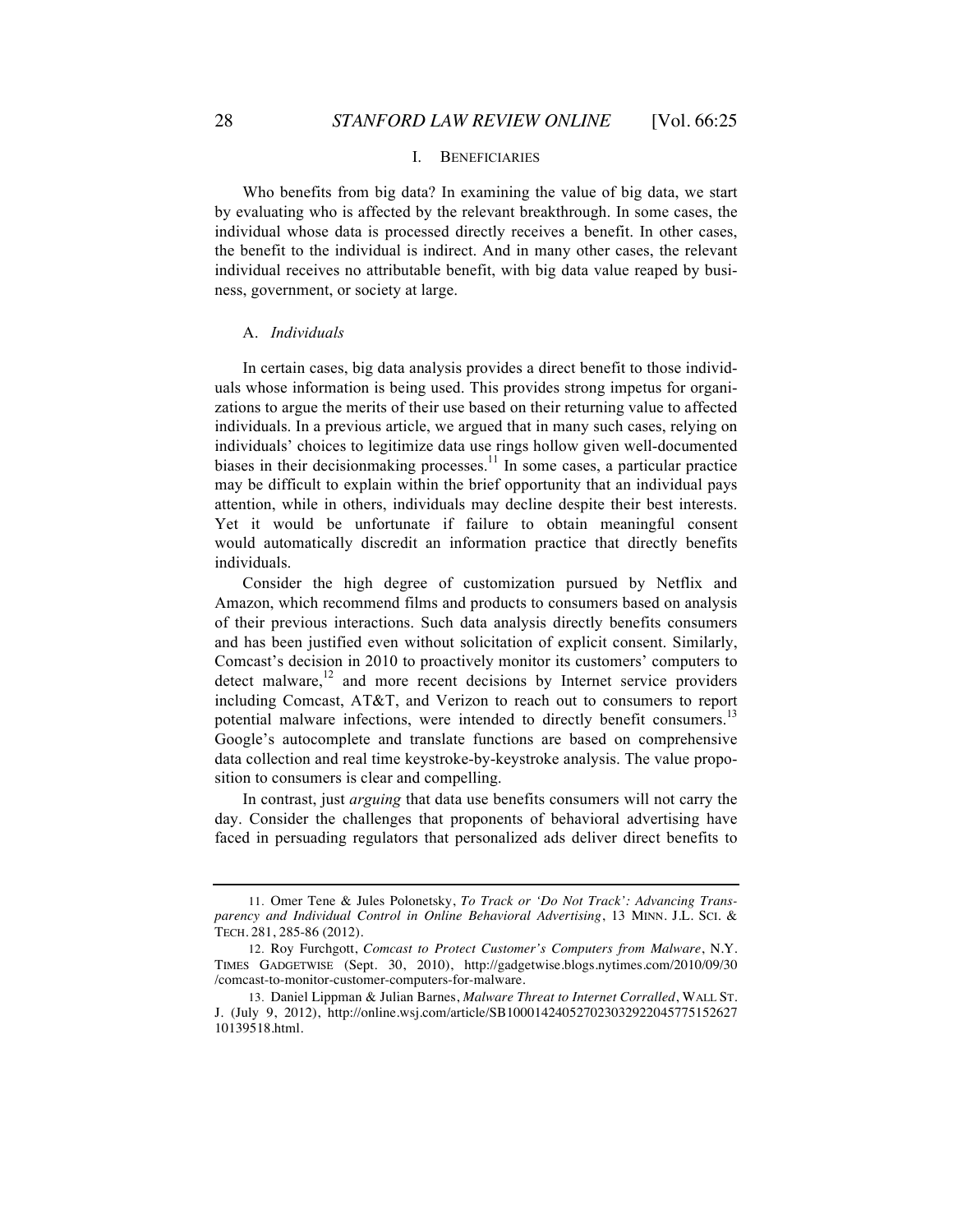individuals. Behavioral ads are served by grouping audiences with specific web surfing histories or data attributes into categories, which are then sold to advertisers using algorithms designed to maximize revenue. Consumers may or may not perceive the resulting ads as relevant, and even if they do, they may not appreciate the benefit of being targeted with relevant ads.

#### B. *Community*

In certain cases, the collection and use of an individual's data benefits not only that individual, but also members of a proximate class, such as users of a similar product or residents of a geographical area. Consider Internet browser crash reports, which very few users opt into not so much because of real privacy concerns but rather due to a (misplaced) belief that others will do the job for them. Those users who do agree to send crash reports benefit not only themselves, but also other users of the same product. Similarly, individuals who report drug side effects confer a benefit to other existing and prospective users. 14

# C. *Organizations*

Big data analysis often benefits those organizations that collect and harness the data. Data-driven profits may be viewed as enhancing allocative efficiency by facilitating the "free" economy.<sup>15</sup> The emergence, expansion, and widespread use of innovative products and services at decreasing marginal costs have revolutionized global economies and societal structures, facilitating access to technology and knowledge<sup>16</sup> and fomenting social change.<sup>17</sup> With more data, businesses can optimize distribution methods, efficiently allocate credit, and robustly combat fraud, benefitting consumers as a whole.<sup>18</sup> But in the absence of individual value or broader societal gain, others may consider enhanced business profits to be a mere value transfer from individuals whose data is being exploited. In economic terms, such profits create distributional gains to some actors (and may in fact be socially regressive) as opposed to driving allocative efficiency.

<sup>14.</sup> Nicholas P. Tatonetti et al., *A Novel Signal Detection Algorithm for Identifying Hidden Drug-Drug Interactions in Adverse Event Reports*, 19 J. AM. MED. INFORMATICS ASS'N 79, 79-80 (2012).

<sup>15.</sup> CHRIS ANDERSON, FREE: THE FUTURE OF A RADICAL PRICE (2009).

<sup>16.</sup> Tim Worstall, *More People Have Mobile Phones than Toilets*, FORBES (Mar. 23, 2013), http://www.forbes.com/sites/timworstall/2013/03/23/more-people-havemobile-phones-than-toilets.

<sup>17.</sup> WAEL GHONIM, REVOLUTION 2.0: THE POWER OF THE PEOPLE IS GREATER THAN THE PEOPLE IN POWER: A MEMOIR (2012).

<sup>18.</sup> *A Different Game: Information Is Transforming Traditional Businesses*, ECONOMIST (Feb. 25, 2010), http://www.economist.com/node/15557465.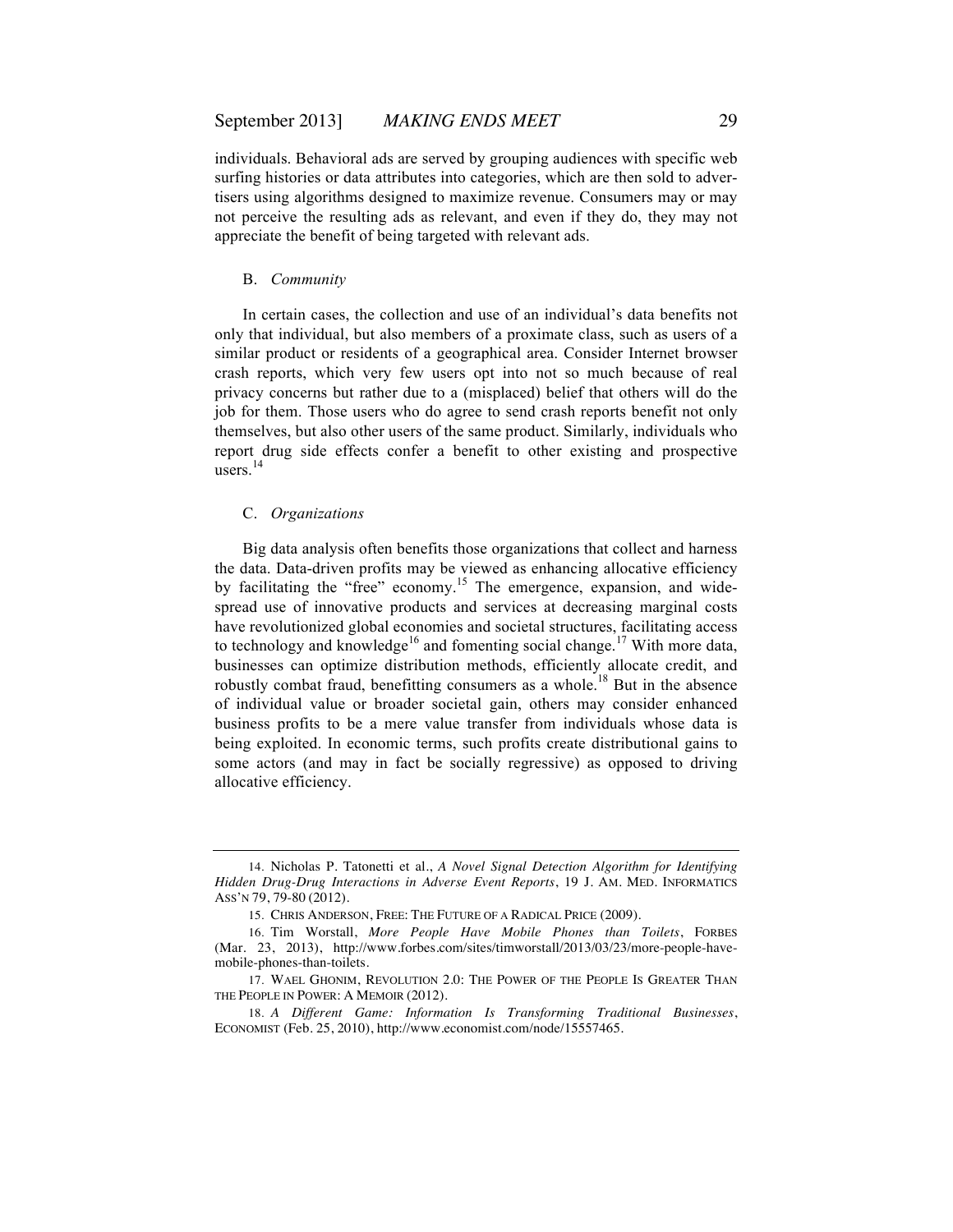#### D. *Society*

Finally, some data uses benefit society at large. These include, for example, data mining for purposes of national security. We do not claim that such practices are always justified; rather, that when weighing the benefits of national security driven policies, the effects should be assessed at a broad societal level. Similarly, data usage for fraud detection in the payment card industry helps facilitate safe, secure, and frictionless transactions, benefiting society as a whole. And large-scale analysis of geo-location data has been used for urban planning, disaster recovery, and optimization of energy consumption.

#### E. *Benefits*

Big data creates enormous value for the global economy, driving innovation, productivity, efficiency, and growth. Data has become the driving force behind almost every interaction between individuals, businesses, and governments. The uses of big data can be transformative and are sometimes difficult to anticipate at the time of initial collection. And any benefit analysis would be highly culture-specific. For example, environmental protection may be considered a matter of vital importance in the United States, but less so in China.

In a recent article titled *The Underwhelming Benefits of Big Data*, Paul Ohm critiques our previous articles, arguing that "Big Data's touted benefits are often less significant than claimed and less necessary than assumed."<sup>19</sup> He states that while some benefits, such as medical research, are compelling, others yield only "minimally interesting results."<sup>20</sup> He adds, "Tene and Polonetsky seem to understand the speciousness of some of the other benefits they herald." $^{21}$ 

While we agree that society must come up with criteria to evaluate the relative weight of different benefits (or social values), we claim that such decisions transcend privacy law. The social value of energy conservation, law enforcement, or economic efficiency is a meta-privacy issue that requires debate by experts in the respective fields. If privacy regulators were the sole decisionmakers determining the relative importance of values that sometimes conflict with privacy, such as free speech, environmental protection, public health, or national security, they would become the *de facto* regulators of all things commerce, research, security, and speech. $^{22}$  This would be a perverse result,

<sup>19.</sup> Paul Ohm, *The Underwhelming Benefits of Big Data*, 161 U. PA. L. REV. ONLINE 339, 340 (2013).

<sup>20.</sup> *Id.* at 344.

<sup>21.</sup> *Id.*

<sup>22.</sup> Currently, privacy regulators appear to be making almost arbitrary decisions when it comes to balancing privacy risks against potential data rewards. In fact, the recent Opinion of the Article 29 Working Party, which required national regulators to assess compatibility "on a case-by-case basis[,]" appears to legitimize an unpredictable decisionmaking process. *Opinion of the Data Protection Working Party on Purpose Limitation*, (Apr. 2, 2013),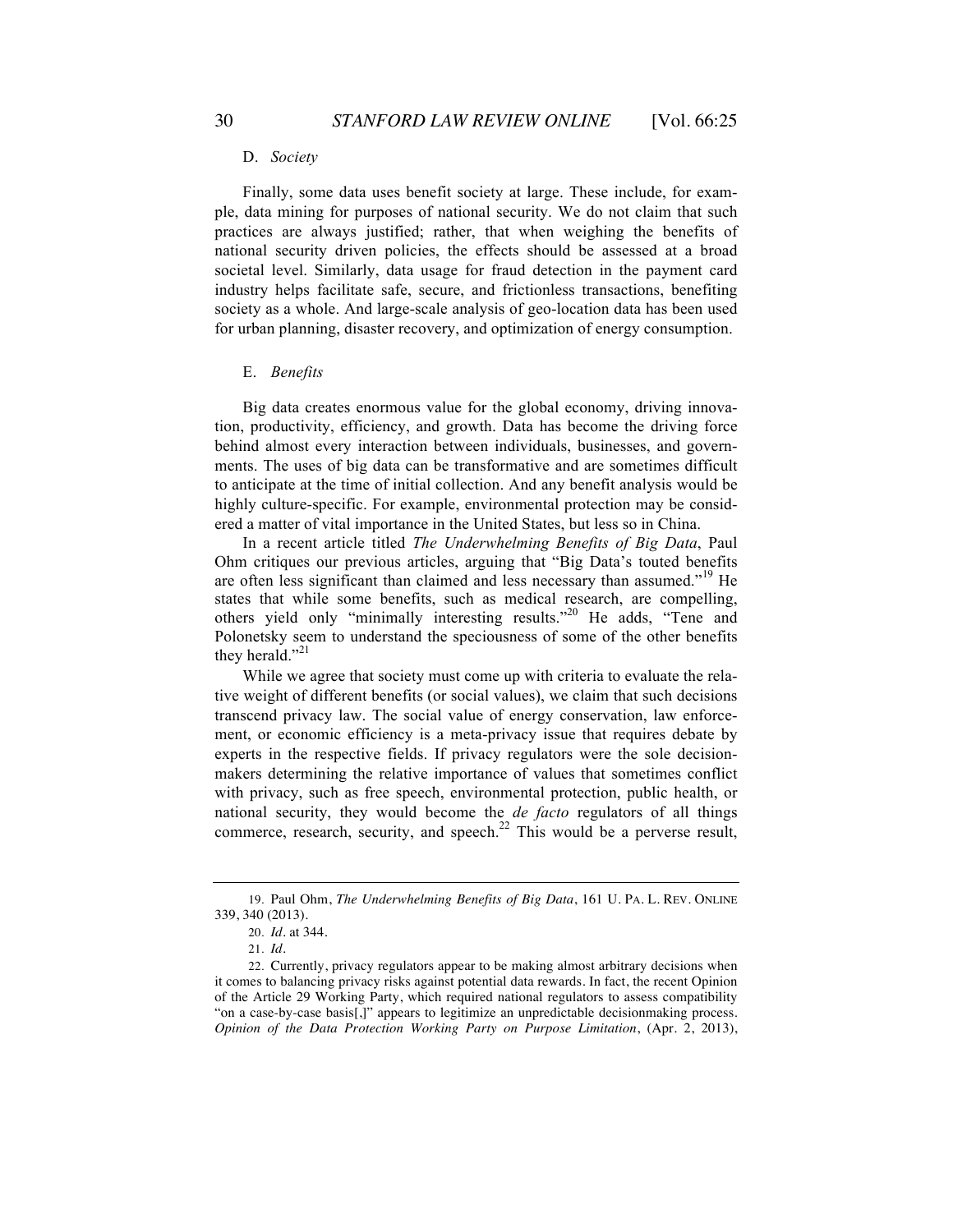given that even where privacy constitutes a fundamental human right, it is not an "*über-value*" that trumps every other social consideration.

This Essay does not provide a comprehensive taxonomy of big data benefits. It would be pretentious to do so, ranking the relative importance of weighty social goals. Rather it posits that such benefits must be accounted for by rigorous analysis taking into account the priorities of a nation, society, or culture. Only then can benefits be assessed *within* the privacy framework.

Consider the following examples of countervailing values (i.e., big data benefits) as they are addressed, with little analytical rigor, by privacy regulators. For example, despite intense pushback from privacy advocates, legislative frameworks all over the world give national security precedence over privacy considerations.<sup>23</sup> On the other hand, although mandated by corporate governance legislation in the United States, whistleblower hotlines are not viewed by privacy regulators as worthy of deference.

What is the doctrinal basis for accepting national security as a benefit that legitimizes privacy costs, while denying the same status to corporate governance laws? Such selective, apparently capricious enforcement is detrimental for privacy. Regulators should pursue a more coherent approach, recognizing the benefits of big data as an integral part of the privacy framework through legitimate interest analysis under the European framework or unfairness doctrine applied by the FTC.

#### F. *Certainty*

The utility function of big data use depends not only on absolute values, but also on the *probability* of any expected benefits and costs. Not every conceivable benefit, even if highly likely, justifies a privacy loss. Legitimate interest analysis should ensure that lack of certainty of expected benefits is a discounting factor when weighing big data value.

A given level of uncertainty may weigh differently depending on the risk profile of a given culture or society. The United States, for example, established by explorers who pushed the frontier in a lawless atmosphere, continues to highly reward entrepreneurship, innovation, research, and discovery. The quintessential American hero is the lone entrepreneur who against all odds weaves straw into gold. This environment may—and to this day in fact does endorse practically unfettered data innovation, except in certain regulated areas such as health and financial information, or in cases of demonstrable harm. Failure is considered valuable experience and entrepreneurs may be funded many times over despite unsuccessful outcomes. Conversely, in Europe, the departure point is diametrically opposite, with data processing being prohibited unless a legitimate legal basis is shown.

*available at* http://ec.europa.eu/justice/data-protection/article-29/documentation/opinionrecommendation/files/2013/wp203\_en.pdf.

<sup>23.</sup> *See, e.g.*, Data Protection Act, 1998, c. 29, § 28 (U.K.).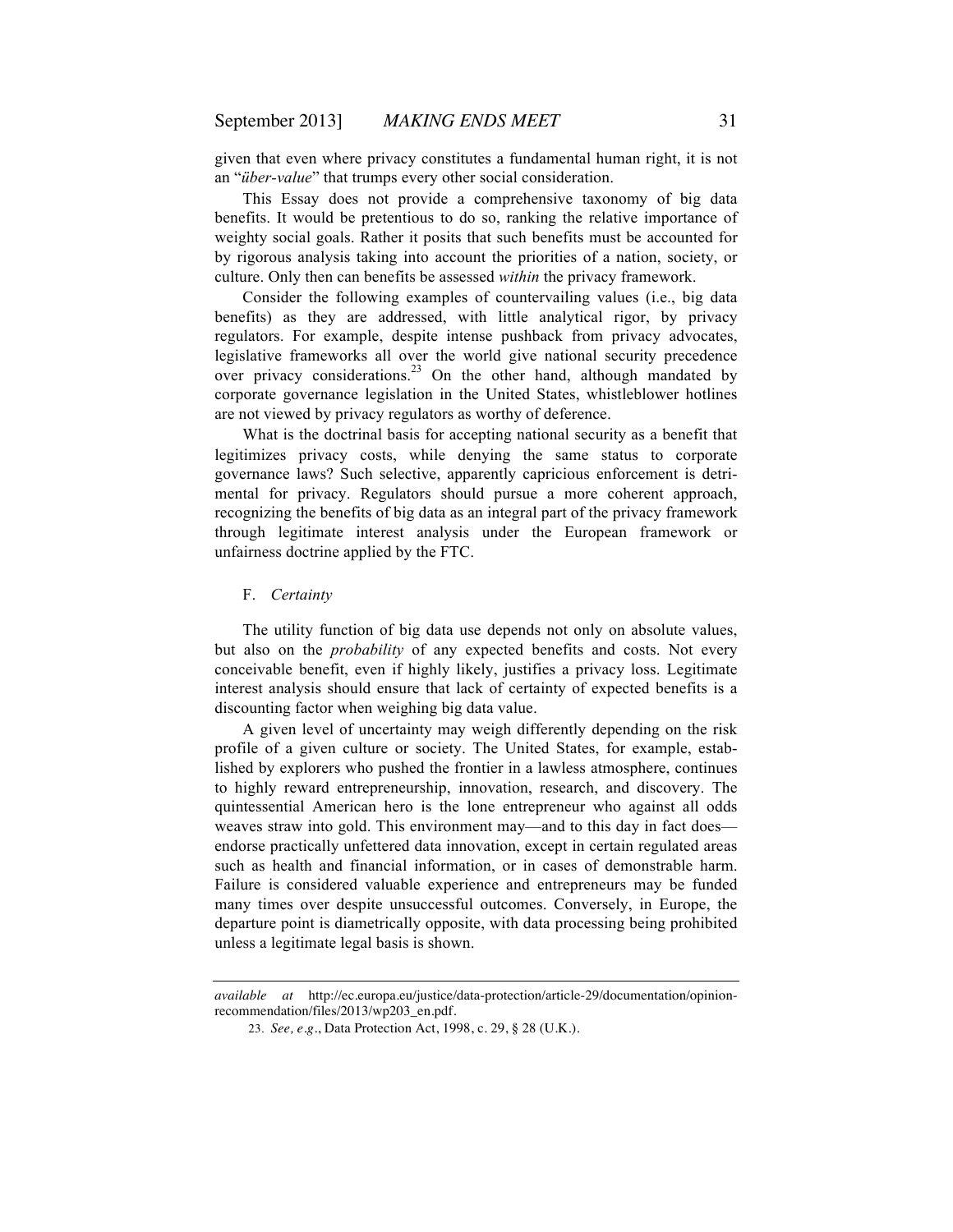To critics on either side of the Atlantic, both the U.S. and E.U. approaches have their shortcomings. Taken to their extremes, the E.U. approach, with its risk aversion and regulatory bureaucracy, could stifle innovation and growth of a vibrant technology sector, while the U.S. approach, with its *laissez faire*  ideology, risks a rude awakening to a reality of eerie surveillance and technological determinism.

### **CONCLUSION**

This symposium issue sets the stage for a discussion of big data that recognizes the weighty considerations on both sides of the value scale. The authors deploy different lenses to expose diverse aspects of the big data privacy conundrum. Some authors focus on the macro, debating broad societal effects: Cynthia Dwork and Deirdre Mulligan discuss the impact of big data on classification, discrimination, and social stratification.<sup>24</sup> Neil Richards and Jonathan King uncover three paradoxes underlying the power structure of the big data ecosystem.<sup>25</sup> Joseph Jerome warns that big data may be socially regressive, potentially exacerbating class disparities.<sup>26</sup> Jonas Lerman examines the overlooked costs of being excluded from big data analysis, suffered by "[b]illions of people worldwide [who] remain on big data's periphery."<sup>27</sup> Ian Kerr and Jessica Earle focus on big data's "preemptive predictions," which could reverse the presumption of innocence, upending the power relationships between government and individuals.<sup>28</sup> Other authors concentrate on the micro, focusing on interpersonal relationships in a data-rich environment: Karen Levy argues that big data has transcended the scope of organizational behavior, entering the delicate domain of individual relationships.<sup>29</sup> Woodrow Hartzog and Evan Selinger predict that absent a robust concept of obscurity, the "data-fication" of personal relationships would strain the social fabric.<sup>30</sup> Other authors seek to harness technology to tame big data effects. Jonathan Mayer and Arvind Narayanan advocate privacy enhancing technologies.<sup>31</sup> Ryan Calo supports organizational measures, such as "consumer subject review boards."<sup>32</sup> Yianni Lagos

<sup>24.</sup> Cynthia Dwork & Deirdre K. Mulligan, *It's Not Privacy, and It's Not Fair*, 66 STAN. L. REV. ONLINE 35 (2013).

<sup>25.</sup> Neil M. Richards & Jonathan H. King, *Three Paradoxes of Big Data*, 66 STAN. L. REV. ONLINE 41 (2013).

<sup>26.</sup> Joseph W. Jerome, *Buying and Selling Privacy: Big Data's Different Burdens and Benefits*, 66 STAN. L. REV. ONLINE 47 (2013).

<sup>27.</sup> Jonas Lerman, *Big Data and Its Exclusions*, 66 STAN. L. REV. ONLINE 55 (2013).

<sup>28.</sup> Ian Kerr & Jessica Earle, *Prediction, Preemption, Presumption: How Big Data Threatens Big Picture Privacy*, 66 STAN. L. REV. ONLINE 65 (2013).

<sup>29.</sup> Karen E.C. Levy, *Relational Big Data*, 66 STAN. L. REV. ONLINE 73 (2013).

<sup>30.</sup> Woodrow Hartzog & Evan Selinger, *Big Data in Small Hands*, 66 STAN. L. REV. ONLINE 81 (2013).

<sup>31.</sup> Jonathan Mayer & Arvind Narayanan, *Privacy Substitutes: A Thought Experiment*, 66 STAN. L. REV. ONLINE 89 (2013).

<sup>32.</sup> Ryan Calo, *Consumer Subject Review Boards*, 66 STAN. L. REV. ONLINE 97 (2013).